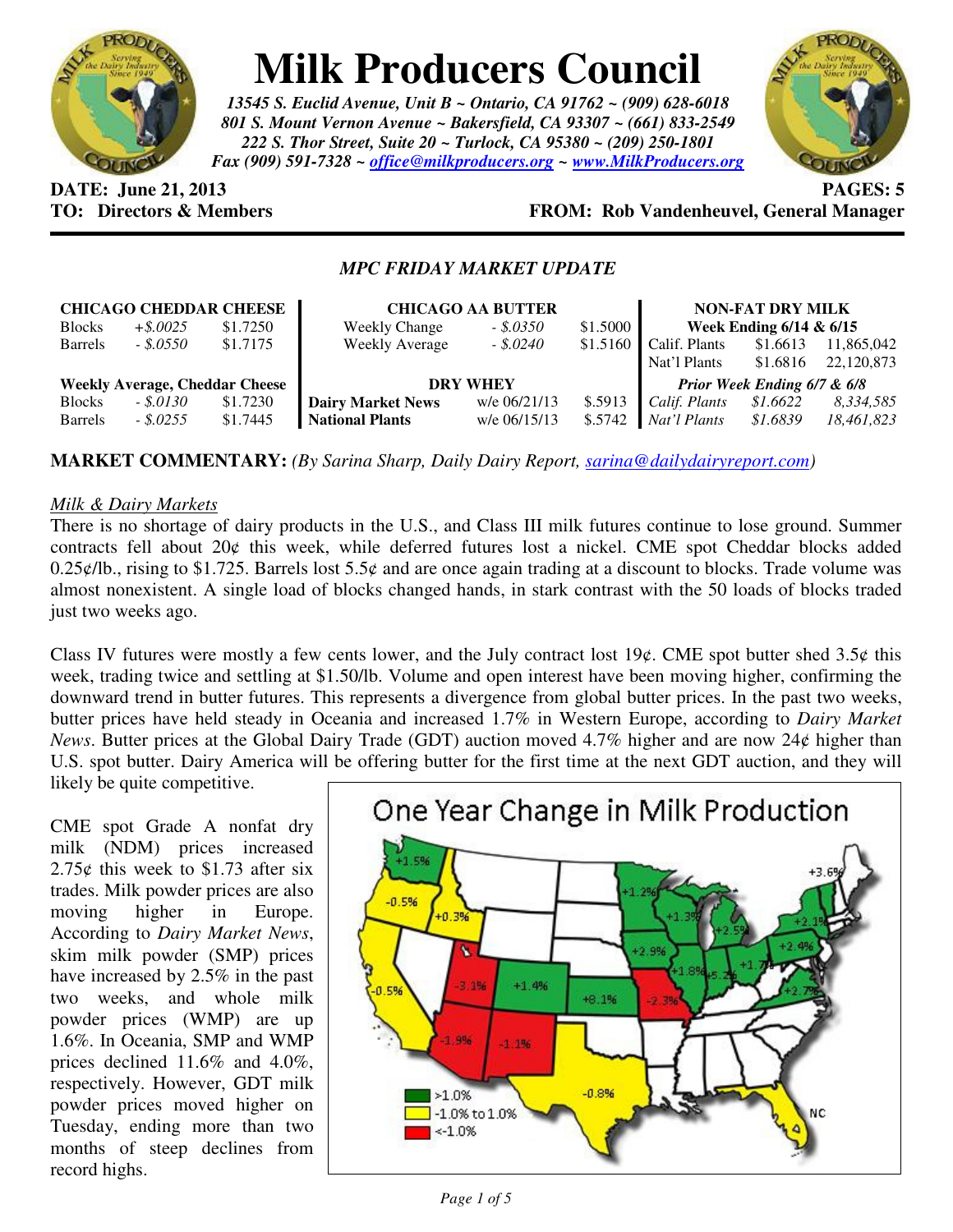U.S. milk production totaled 17.7 billion lbs. in May, 0.8% higher than a year ago. USDA lowered its estimate of April milk production by 20 million lbs. Milk production peaked early this year; May production was 0.5% lower than April on a daily average basis. California milk production totaled 3.73 billion lbs., down 0.5% from a year ago and down 0.4% from April. Most Midwestern and Northeastern states reported 1-3% increases in production relative to last year.



Given strong Midwest milkflows, an increase in cheese production and inventories was almost inevitable. Indeed, May 31 cheese stocks were a record high 1.16 billion lbs., 35 million lbs. higher than at the end of April, and 8.2% larger than a year ago. American cheese stocks were up 10.1% from May 2012. Cheese stocks typically increase in May, but the volume of last month's increase was impressive.

Butter stocks also increased in May, rising to 323 million lbs., a nearly 20-year high. This is 4.3% higher than

April and 23.5% larger than May 2012. Butter inventories typically peak in May or June. Cream is readily available, suggesting that butter stocks will continue to grow from already high levels.

Weekly dairy cow slaughter totaled 55,070 head, which is slightly lower than a year ago. Year to date slaughter is 3.6% higher than last year, thanks to very high cull rates in the first four months of the year. Since May dairy cow slaughter has been 1.4% lower than last year.

## *Grain and Hay Markets*

Commodity markets in general came under pressure this week. Federal Reserve Chairman Ben Bernanke hinted that the Fed may tap the brakes on its asset purchasing program if the U.S. economy continues to improve through the end of the year. This spurred the U.S. dollar index to its strongest weekly performance in nearly a year, making U.S. exports less competitive. Furthermore, concerns about global commodity demand mounted as economic data disappointed and bank lending rates rose in China, revealing the potential for a credit crisis in the world's second largest economy. Fears about Chinese demand likely had an outsized impact on the soy complex.

New crop corn prices added 20¢ after posting double digit moves nearly every day. This week coincides with the start of the drought-driven rally in corn prices last year, and the fact that many Corn Belt farmers are more concerned about mud than drought did not prevent fearful comparisons to last year. Weather forecasters began discussing the possibility of a ridge of high pressure settling over the Plains, making for weeks of high temperatures and little rain. However, later weather models suggested no such ridge, and prices deflated from mid-week highs.

A Reuters survey shows that crop analysts expect USDA to report corn planting at 95.3 million acres in next week's Acreage report. This compares to 97.3 million acres on USDA's most recent balance sheet. Some of the lost corn acres were shifted to soybeans. Analysts expect soybean area at 77.9 million acres, up from USDA's latest 77.1 million acres. New crop soybean prices dropped 25 cents this week. Old crop contracts were also lower.

The National Oilseed Processors Association reported May crushing activity at 122.6 million bushels, which was larger than expected, but 11% lower than last year. The June through September crush will need to average 20% lower than last year to meet USDA's crush forecast. Crush margins remain solid, so a 20% reduction in the crush seems unlikely at this point. However, tightening soybean supplies could push the crush notably lower this summer, which would likely result in higher soybean meal prices.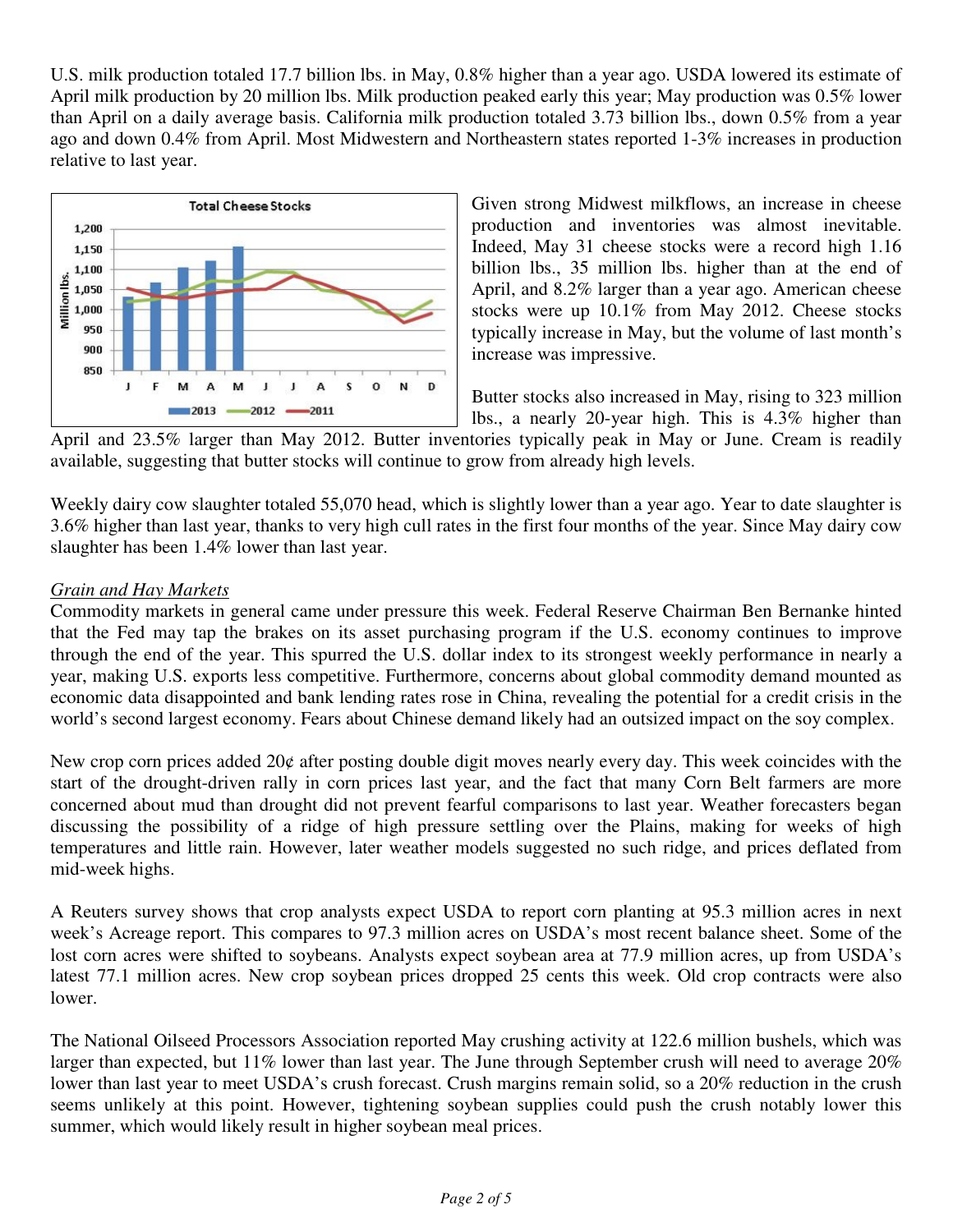Alfalfa prices are easing from record highs in the Midwest as new crop supplies are finally available. However, winterkill is a problem, particularly in Wisconsin, and the availability of quality forage remains in question after weeks of rain. In a reversal of fortunes, some Midwest dairy producers are importing hay from the West. The Southern Plains remain in severe drought. Meanwhile, water issues in the Central Valley have led some farmers to abandon older alfalfa stands after only a few cuttings. Given record low stocks and production issues, hay prices will likely remain well supported.

The Cattle on Feed report leaned bearishly, as June 1 inventories were larger than expected, and



the number of cattle marketed was smaller than anticipated. However, beef stocks in cold storage were lower than expected. Cattle futures added more than \$2/cwt. this week. They will have to contend with cattle and beef inventory figures on Monday.

\*\*\*

#### **FRED DOUMA'S PRICE PROJECTIONS…**

**June 21 Est: Quota cwt. \$18.83 Overbase cwt. \$17.14 Cls. 4a cwt. \$18.32 Cls. 4b cwt. \$15.95 Last Week: Quota cwt. \$18.72 Overbase cwt. \$17.02 Cls. 4a cwt. \$18.00 Cls. 4b cwt. \$15.95**  \*\*\*

**GOODLATTE/SCOTT AMENDMENT PASSES, BUT FARM BILL ULTIMATELY FAILS IN THE HOUSE:** *(By Rob Vandenheuvel)* It was a wild week in the U.S. House of Representatives, with a Farm Bill debate that spanned two days and included the consideration of 103 amendments (including the processorsupported "Goodlatte/Scott Amendment" to severely weaken the dairy reforms in the bill), and a surprising twist at the end, when the bill failed to get enough votes for approval.

Specific to the dairy reforms, the original provisions in the bill – modeled after the "Dairy Security Act" that MPC and other dairy organizations/cooperatives have been working on for several years – were stripped from the bill when the Goodlatte/Scott Amendment was approved 291-135. During the debate, it was painfully clear that many misinformed Members of Congress – particularly those from urban areas that rarely deal with dairy issues – were tricked into believing the propaganda that was spread by the processor's lobbyists (International Dairy Foods Association, or IDFA).

Seemingly lost in the debate was the fact that the "market stabilization program" in the Dairy Security Act is a *standby program*. It *only* would go into effect *if* dairy margins collapse. If there is adequate consumer demand for U.S. dairy products, there is no reason that stabilization program would need to be implemented. And if there is not enough demand for U.S. dairy products, our national milk production has to be reduced, either through a rational, coordinated market stabilization program or through our current system (extended negative margins, massive equity loss, and bankrupt dairymen).

As you know, the U.S. Senate has approved their version of the Farm Bill (which includes the Dairy Security Act). But with the House Farm Bill failing to get enough votes for approval, the next steps are unclear. Ultimately, we need to get to a final Farm Bill that can pass both the House and Senate, but there are numerous ways to get there, and the House Leadership is undoubtedly pondering those paths as they try to make sense of what happened this week.

#### *California's Champions*

Within California's Congressional Delegation, **our dairy farmers owe a number of our Representatives a huge debt of gratitude for their efforts to defeat the Goodlatte/Scott Amendment**. While the effort was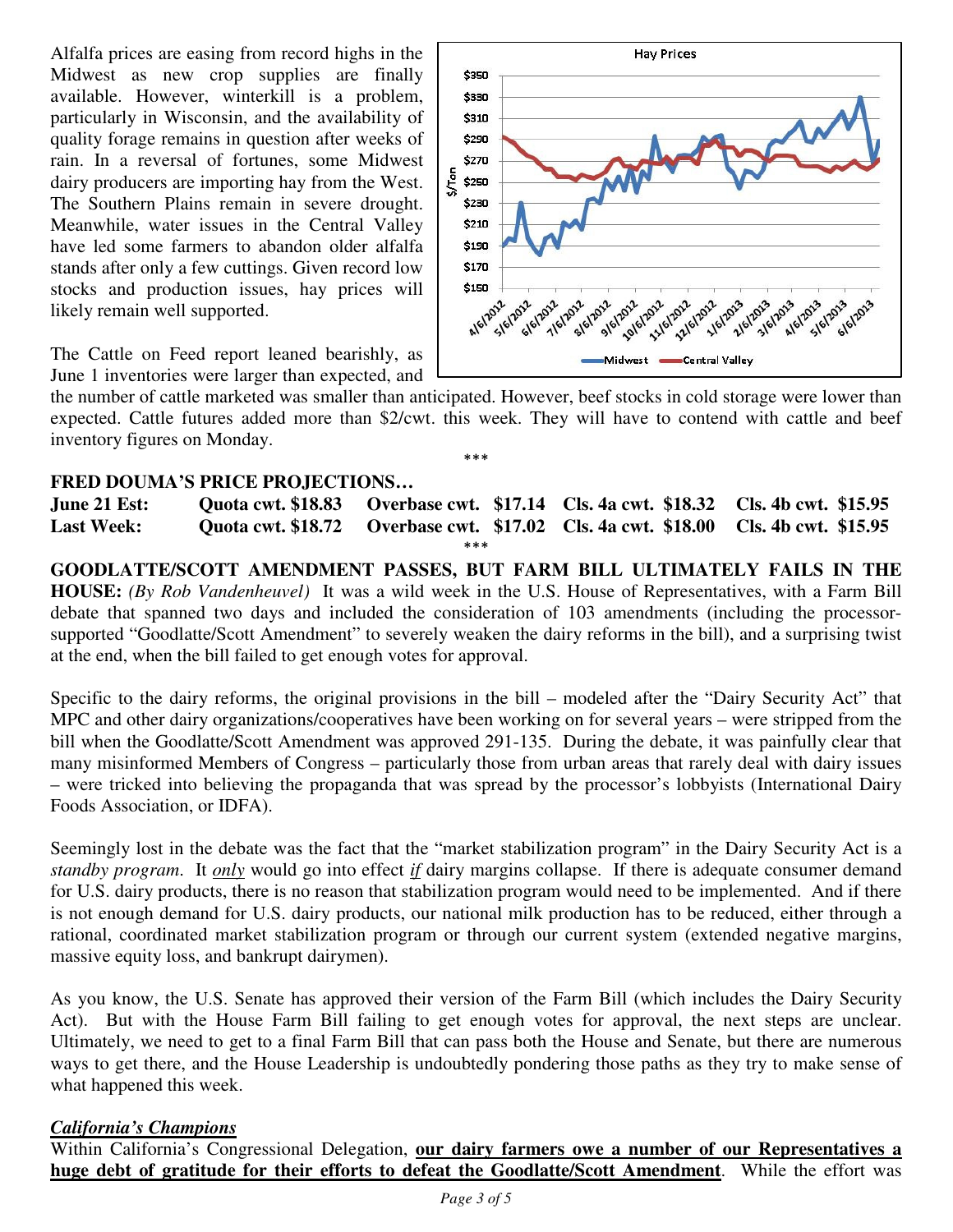ultimately unsuccessful, these Members of Congress stood up for our dairy families, despite heavy pressure by not only the processors, but by the Speaker of the House (Rep. John Boehner, R-OH), who personally took it upon himself to urge all Members to support the Goodlatte/Scott Amendment.

**On the top of that list is the ONLY California Republican who voted against the Goodlatte/Scott Amendment: Rep. David Valadao (Hanford)**. Rep. Valadao, who is a dairyman himself, even publicly spoke out against the amendment during the House debate, which was certainly an uncomfortable position when the most powerful Republican in the House (Speaker Boehner) is putting the pressure on his members to support the amendment. For those interested in listening to Rep. Valadao's comments during the debate, you can find them online at: http://youtu.be/wMuJSLCma4o.

On the Democrat side of the aisle, the amendment was opposed by 22 of California's Representatives (out of 38). **We owe a heartfelt thank you to**:

- **Rep. Ami Bera** *(Rancho Cordova/Elk Grove)*
- **Rep. Lois Capps** *(San Luis Obispo/Santa Barbara)*
- **Rep. Judy Chu** *(Pasadena)*
- **Rep. Jim Costa** *(Merced/Fresno)*
- **Rep. Anna Eshoo** *(Palo Alto)*
- **Rep. Sam Farr** *(Monterrey)*
- **Rep. John Garamendi** *(Davis/Orland)*
- **Rep. Jared Huffman** *(Petaluma/Eureka)*
- **Rep. Zoe Lofgren** *(San Jose)*
- **Rep. Alan Lowenthal** *(Long Beach/Avalon)*
- **Rep. Doris Matsui** *(Sacramento)*
- **Rep. Jerry McNerney** *(Stockton/Lodi)*
- **Rep. George Miller** *(Walnut Creek)*
- **Rep. Gloria Negrete McLeod** *(Chino/Ontario)*
- **Rep. Nancy Pelosi** *(San Francisco)*
- **Rep. Raul Ruiz** *(Palm Springs/Blythe)*
- **Rep. Linda Sanchez** *(Whittier/Cerritos)*
- **Rep. Loretta Sanchez** *(Santa Ana/Anaheim)*
- **Rep. Brad Sherman** *(Northridge/Sherman Oaks)*
- **Rep. Mark Takano** *(Moreno Valley/Riverside)*
- **Rep. Mike Thompson** *(Napa/Sonoma)*
- **Rep. Juan Vargas** *(El Centro/South San Diego)*

Together, these 23 Members of the California Congressional Delegation understood the plight of the U.S. dairy farmers and the importance of a balanced approach that will empower our dairies to rationally respond to market signals. **We cannot express enough how much we appreciate their support**.

**CDFA ANNOUNCES RESULTS FROM MAY 20TH HEARING:** *(By Rob Vandenheuvel)* This afternoon, the California Department of Food and Agriculture (CDFA) announced the results from their May  $20<sup>th</sup>$  hearing to consider temporary changes to the California minimum prices. Before going into those hearing results, let me provide a little background:

- In December 2012, a similar hearing was held, and a four-month price increase to all five Classes of milk was implemented for February-May 2013
	- o \$0.05/cwt increase to the Class 1 price
	- o \$0.10/cwt increase to the Class 2 and 3 prices
	- o \$0.30/cwt increase to the Class 4a and 4b prices
	- o The result was an estimated \$0.25/cwt increase to the Overbase price
- On May 1, 2013, CDFA announced that they would be conducting another hearing on the same issue on May 20<sup>th</sup>. The hearing was called on CDFA Secretary Karen Ross's own authority *(in other words, it was CDFA's own idea; no petition from the industry was filed)*
- At the hearing on May 20<sup>th</sup>, eight witnesses testified on behalf of processors. All eight processor **witnesses supported a six-month continuation of the February-May 2013 price increases**.
- The producer position was also unified, with all eight producer witnesses supporting a \$1.20/cwt increase to the Class 4b price *only*.